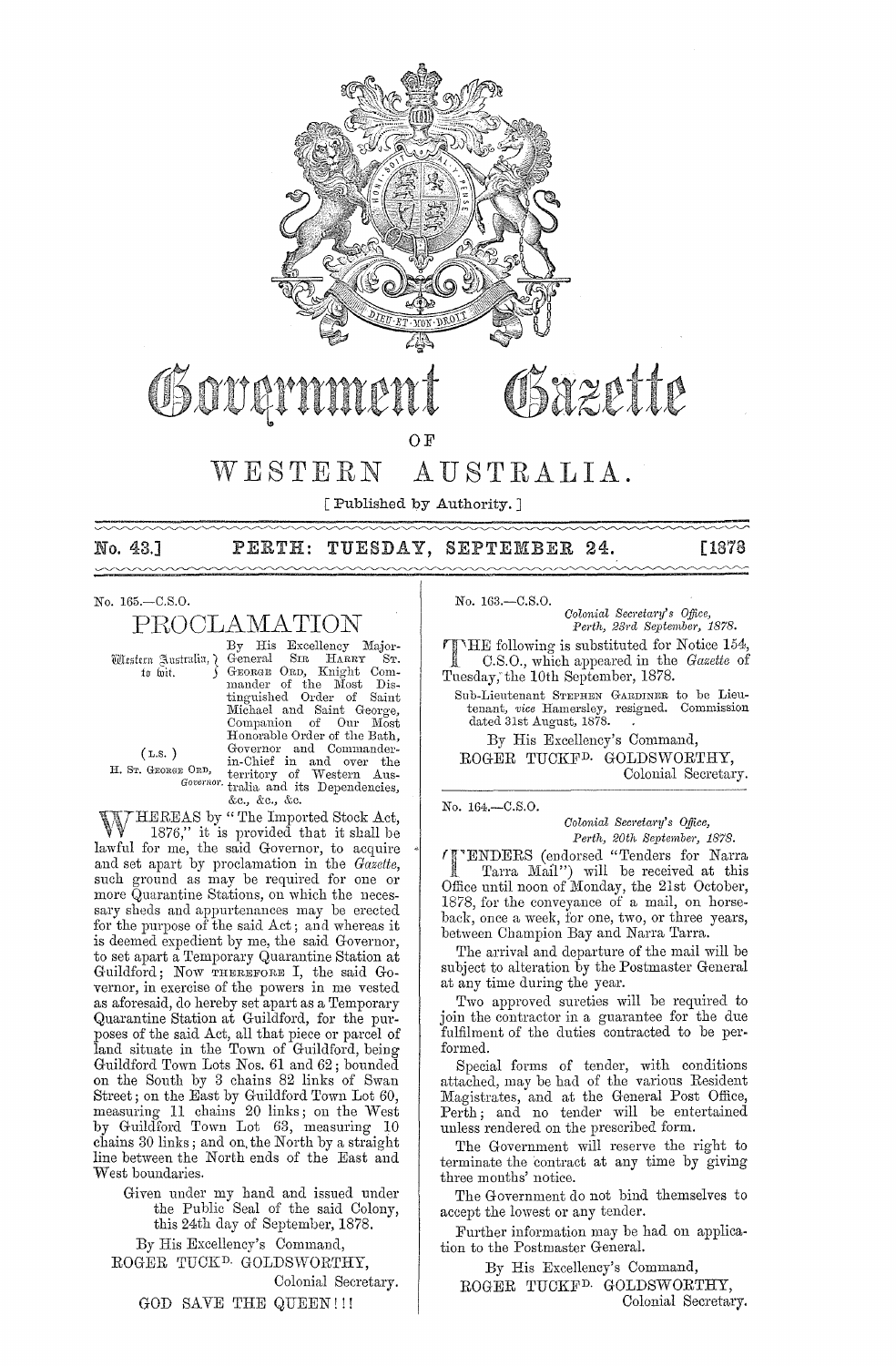#### *Department of Public Works,*

#### *Pej'th, 3j'a Sept., 1878.*

**TTENDERS** (endorsed "Tender for Iron<br>
Rollers for Boat Slip, Rottnest,") will be<br>
received at this Office until near of Tuesday received at this Office until noon of Tuesday, the 24th September, from persons willing to supply and deliver, at Rottnest, twelve Iron Rollers for Boat Slip, subject to approval after delivery.

Tenders to state the shortest time in which the whole will be supplied.

The Government do not bind themselves to accept the lowest or any tender, and will require the guarantee of two responsible persons for the due performance of the Contract.

Forms of Tender may be had on application to the various Resident Magistrates, and at the Public Works' Office, Perth, where Plans, Specifications, Conditions, and full particulars can be obtained.

No tender will be entertained unless on the prescribed form.

#### JAS. H. THOMAS.

Director of Public Works.

# Amended Mail Notice.

#### $General$  *Post Office,*

#### *Path, 23j'a September, 1878.*

1\ !rAILS for Europe, India, Cape of Good  $\mathbf{I} \subseteq \mathbb{R}$  Hope, &c., for transmission per s.s. "Rob Roy," will be made up at this Office on Monday, the 7th October, at 1 p.m., instead of Saturday, the 5th October, at 9 p.m., as previously notified.

Money Orders will be issued up to 11 a.m. on Saturday, October 5th.

A. HELMICH, Postmaster-General and General Superintendent of Telegraphs.

# MAIL NOTIOE.

#### $General$  *Post Office,*

Perth, 9th September, 1878.

M AILS for transmission to Europe, the<br>
M Australian Colonies, &c., will be des-Australian Colonies, &c., will be despatched as under ;-

- *Overland* to Albany for the Australian Colonies, New Zealand, Tasmania, and
	- America, closing at :---<br>The General Post Office, Perth, on Saturday, September the 28th, at 8 a.m.

*By Rob Ray* to Albany, for Europe, India, Cape of Good Hope, &c., closing at:-

- The General Post Office, Perth, Monday, October 7th, at 1 p.m.
- The Post Office, Fremantle, Saturday, October 5th, at 10 p.m.
- The Post Office, Geraldton, Friday, October 4th, at 8 a.m.
- The Post Office, Bunbury, Sunday, October 6th, at 3 p.m.
- The Post Office, Vasse, Sunday, October Bth, at 5 p.m.

At the General Post Office, Perth;-

Money Orders for transmission by the above conveyances will be issued on the Australian Colonies, New Zealand, and Tasmania, up to 11 a.m. on Friday, September 27th; and on the United Kingdom, up to 11 a.m. on Saturday, October 5th.

Letters for Registration must be posted one hour before the closing of the Mails.

Late Letters, on payment of a fee of  $6d$ . may be posted one hour after the closing of the Mails.

Newspapers must be posted one hour before the closing of the Mails, otherwise they will not be forwarded until the next Mail.

M A I L S for Albany, Bannister, Williams River, Arthur River, Kojonup, and the Albany Road, will be made up at this Office on Saturday, September 28th, at 8

a.m. A. HELMICH, Postmaster-General, and General Superintendent of Telegraphs

#### WESTERN AUSTRALIA.

# Meteorological Observations for the week ending 21st September, 1878.

WIND Registered by Mr. Forsyth, Harbor Master, at Arthur's Head, Fremantle; altitude above the sea 55 feet, in Latitude 32° 02' 14" S., Longitude 115° 45' 12" E.<br>The other instruments registered are placed in the grounds

MALCOLM FRASER,

|                 |                                                                                             |                        |               |               |               |                                 |                   |                       |                                        |                     |                                              | Surveyor General.           |                 |                                                        |
|-----------------|---------------------------------------------------------------------------------------------|------------------------|---------------|---------------|---------------|---------------------------------|-------------------|-----------------------|----------------------------------------|---------------------|----------------------------------------------|-----------------------------|-----------------|--------------------------------------------------------|
| Week<br>ending. | BAROMETER:<br>Mean Reading<br>corrected, and re-<br>duced to sea level,<br>and 32 deg. Fah. | THERMOMETERS IN SHADE. |               |               |               | RADIATION<br>THERMO-<br>METERS. |                   |                       | WIND.                                  |                     | DEGREE                                       |                             | Mean<br>nt      | EVAPOR-                                                |
|                 |                                                                                             | Dry.                   |               | Wet.          |               |                                 |                   | RAIN:<br>Amount<br>in | Horizontal                             | General             | OF<br>HUMIDITY,<br>Saturation<br>==100: mean | CLOUD:<br>Mean<br>' amount. | ≒…              | ATION:<br>Amount<br>$\frac{\text{in}}{\text{inches.}}$ |
|                 |                                                                                             | Naxi-<br>mum.          | Mini-<br>mum. | Maxi-<br>mum. | Mini-<br>mum. | Solar.                          | Terres-<br>trial. | inches.               | velocity in<br>miles, per<br>24 hours. | direction,          | amount.                                      |                             | OZONE:<br>amoro |                                                        |
| 21st            | 29.893                                                                                      | 72.1                   | 56.7          | 64.6          |               | $51.3$ $123.8$ $44.9$           |                   | 1.24                  | 515.18                                 | $ \text{Westerlv} $ | 67                                           | 5.7                         | 8·7             | 0.73                                                   |

Total Rainfall for the week=1:24 inches.

Total Rainfall for the week=1.24 inches.<br>
Highest reading of Barometer 30.104 on 21st<br>
Lowest do. 29.785 on 15th Thermometers in shade. Minimum Dry 50.0 on 15th Lowest do. do. 29.785 on 15th Thermometers in shade. Minimum  $\frac{\text{Ury}}{50.0}$  The Observations are taken at 10 a.m., (excepting Barometer, which is registered at 12 a.m.)

M. A. C. FRASER, Observer.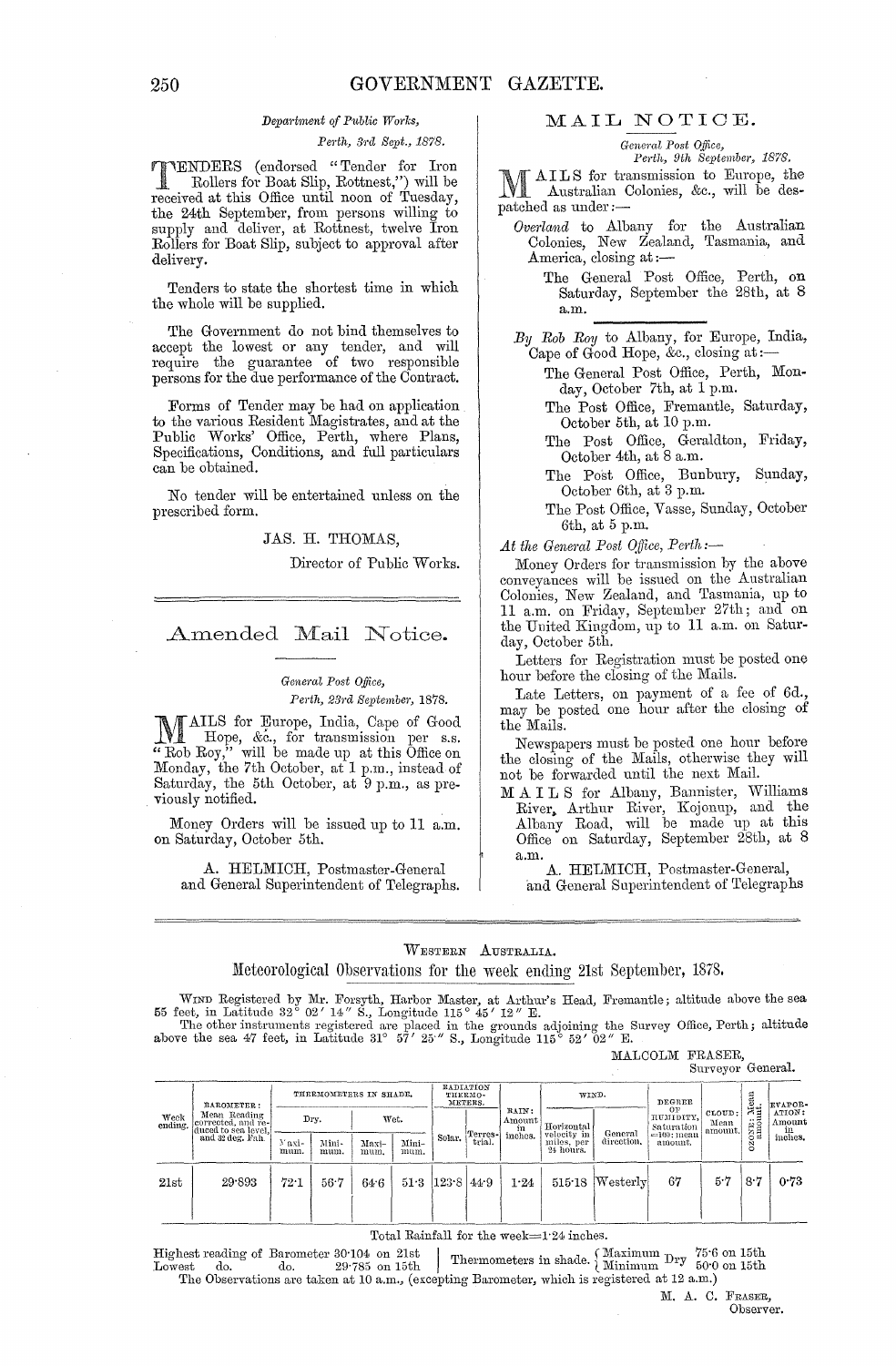#### DEPARTMENT OF LAND TITLES.

# $\frac{85}{1878}$  Transfer of Land Act, 1874.

**TAKE NOTICE** that Lionel Lukin of Toodyay<br>
farmer as surviving trustee under the will of the<br>
late Peter Broun of Perth Esquire formerly Colonial Secretary deceased has made application to be certificated as the owner of an estate in fee simple in posses-<br>sion in the following parcel of land situate in the Swan<br>district of this colony consisting of 5134 acres being portion of

#### SWAN LOCATION No. 2.

(also commonly known as "Coulston.")

Bounded by lines starting from a spot where the<br>South boundary of said Location 2 crosses a drain<br>running into the Swan River 104 chains 50 links East<br>from the South West corner of said Location 2 on left<br>bank of Swan Rive

*Then* North 244 chains 1 link

*Then* West 201 chains 89 links to the North East corner of Location 1

*Then* South 191 chains 15 links along the Eastem boundary of said Location 1 to the right bank of Swan River aforesaid

*Then* by the production of the last mentioned boundary in a right line across the said river to its left bank

*Then* by the left bank of the said river downwards to its junction with the drain already spoken of

Then along said drain to the starting point.

AND FURTHER TAKE NOTICE that all other persons<br>claiming to have any estate right title or interest in the<br>said pareel of land ARE HERENT REQUIRED to lodge with<br>the Registrar of Titles on or before the 10th day of<br>October n

J. C. H. JAMES. Commissioner of Land Titles.

September 19th, 1878.

#### $\frac{87}{1878}$  Transfer of Land Act, 1874.

**TIMAKE NOTICE** that George Glyde of the City of Perth merchant has made application to be certificated as the owner of an estate in fee simple in possession in the following parcels of land situate in Perth aforesaid

BUILDING LOTS S 18; D 5; AND D 6. as the same respectively are of record in the Survey Office.

AND FURTHER TAKE NOTICE that all other persons claiming to have any estate right title or interest in the above lands or in any of them ARE HEREBY REQUIRED to lodge with the Registrar of Titlee on or before the 1st day of October next a *caveat* forbidding thc same from being brought under the operation of the Act.

> J. C. H. JAMES. Commissioner of Land Titles.

13th September, 1878.

#### $\frac{89}{1878}$  Transfer of Land Act, 1874.

TAKE NOTICE that Francis Henry Dillon Bell<br>of Wellington in the Province of New Zealand a<br>barrister-at-law by Septimus Burt of the City of Perth<br>Esquire his attorney in that behalf has made application<br>to be certificated a A yon district known as

#### LOCATION *a*

as the same is described in the Survey Office and is of record therein.

AND FURTHER TAKE NOTICE that all other persons claiming to have any estate right title or interest in<br>the above land ARB HEREBY REQUIRED to lodge<br>with the Registrar of Titles on or before the 10th<br>day of October next a *caveat* forbidding the same<br>from being brought un

J. C. H. JAMES,

19th September, 1878. Commissioner of Land Titles. *Department of Public Works, Perth, 30th August, 1878.* 

#### Eastern Railway.

As many of the Pegs put in during the Preliminary Survey of the Eastern Railway have been removed, His Excellency the Goyernor directs, now that the Final Survey is being made, that Clause 9 of "The Railways Act, 1878," should be published for general information.

#### JAS. H. THOMAS,

Commissioner of Railways.

CLAUSE IX.—" Any one obstructing or interfering<br>"with the said Commissioner or the person or persons<br>"employed by him or his or their assistants or servants<br>"as aforesaid, while entering on and surveying any<br>"land for any "wilfully or negligently moving, breaking, throwinn<br>"down, altering, defacing, destroying, injuring, or com-<br>"cealing any such peg, post, or other land-mark as<br>"aforesaid, shall be guilty of an offence; and such<br>"offence s

# Geraldton Town Council.

W HEREAS by "The Municipal Institu-<br>W tions' Act, 1876," power is given for the Council of any Municipality by order made under its seal to appoint a certain place and a person in which and with whom respectively should be deposited the standard weights and measures duly authenticated; and whereas the weights and measures hereinafter referred to are duly authenticated by having impressed or stamped thereon the letters "VR" and a " Crown" and the words "Western Australia" together with the name or description of the particular weights or measures: Now we the Council of the Town of Geraldton in pursuance of such power do by this order under our seal appoint the office of the Town Council Geraldton to be the place in which are deposited the standard weights and measures duly authenticated as aforesaid; and we do further order that Mr. J. B. Hale of the said Town of Geraldton be the person to have the care custody and control of the said standard weights and measures.

GiYen under Our Common Seal at Geraldton aforesaid this third day of September 1878.

G. BASTON

Chairman Geraldton Municipal Council.

# Geraldton Town Council.

WHEREAS by "The Municipal Institu- $W$  tions' Act, 1876," power is given for the Council of any Municipality by warrant under its seal to appoint one or more fit and proper persons to examine all weights balances and measures within such Municipality: Now we the Council of the Town of Geraldton in pursuance of such power do by this warrant under our seal appoint Mr. J. B. Hale of the Town of Geraldton to be the person to examine all weights measures and balances within the Municipality of the said Town of Geraldton.

Given under Our Common Seal at Geraldton aforesaid this third day of September 1878.

G. BASTON,

Chairman Geraldton Municipal Council.